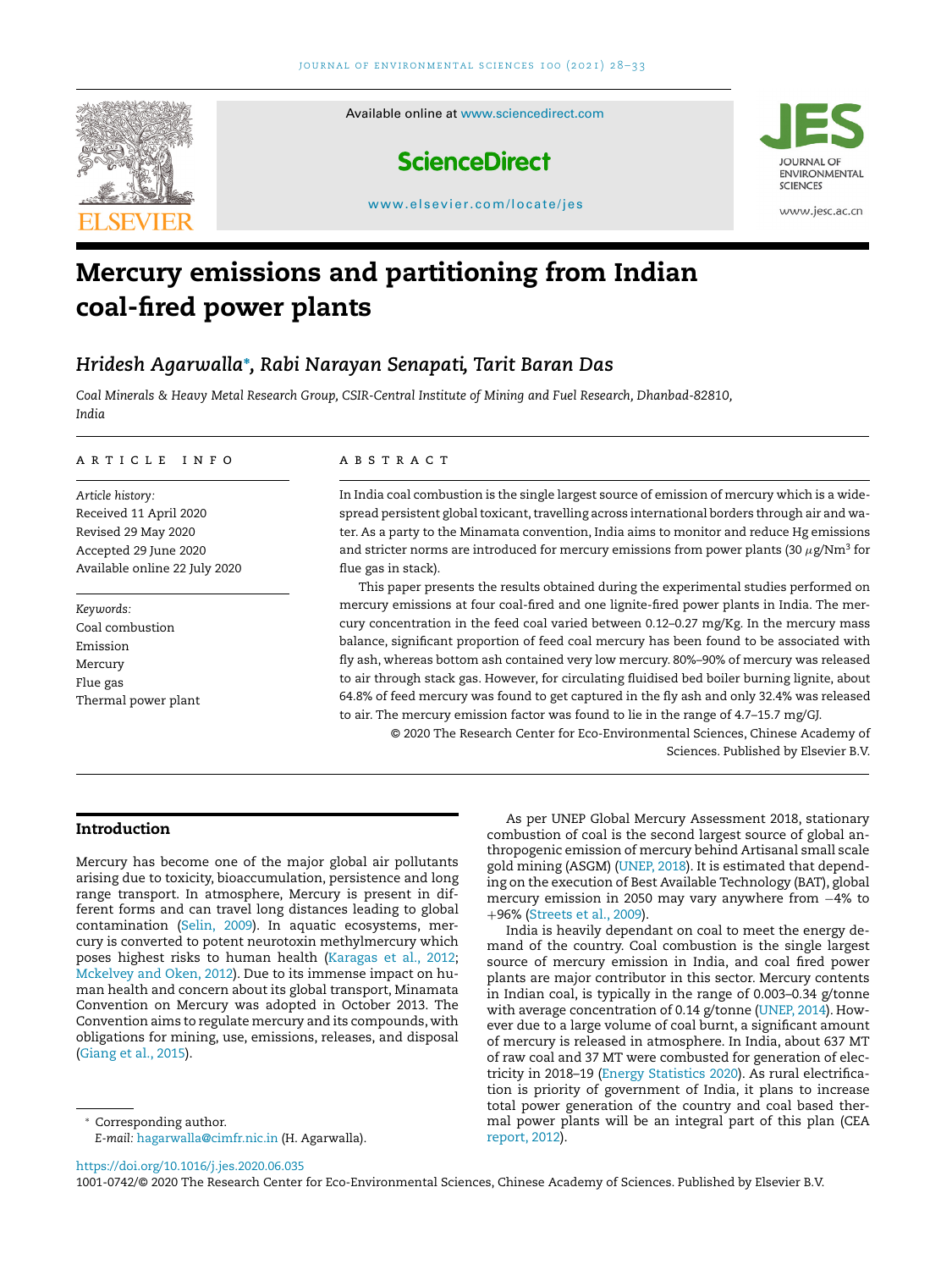Coal when combusted in boilers at high temperature, majority of mercury in coal releases as elemental mercury  $(Hg^0)$ in the exhaust gas [\(Moretti](#page-5-0) and Jones, 2012). Depending on the chemical composition of flue gas i.e. presence of HCl,  $SO<sub>2</sub>$ , fly ash etc. a fraction of Hg<sup>0</sup> is oxidised (Hg<sup>2+</sup>) by some thermochemical process.  $Hg^{2+}$ is more soluble and also has a tendency to get adsorbed on the fly ash particles which leads to formation of particle bound mercury (HgP) (Park et al., [2008\)](#page-5-0). Concentration of mercury emitted through stack largely depend on the mercury contents of coals being burnt as well as installed air pollution control devices like electrostatic precipitator (ESP), wet flue gas desulphurisation (WFGD), fabric filter (FF) etc. (Cao et al., [2008\)](#page-5-0), Whereas, elemental mercury is difficult to remove by air pollution control devices. In Indian scenario, most of the power plants have particulate control devices like ESP and FF. However, in recent times installation of Flue gas desulphurisation (FGD) in power plants has gained pace with MoEF&CC notification for compulsory installation of FGD system in the existing and upcoming thermal power plants to curb SOx and presently many FGD projects are in various stages of implementation (Energy [Statistics](#page-5-0) 2020).

Mercury speciation in flue gas is an important factor while assessing the environmental impact of Hg present in the atmosphere, as  $Hg^{0}$ ,  $Hg^{2+}$  and  $Hg^{p}$  have different physiochemical properties and atmospheric lifetime. However, due to variability in the nature of coal and its composition, combustion conditions and use of oxidising additives during combustion, the proportion and quantities of different mercury species present in flue gases vary significantly.

In recent years, lot of studies have been carried out by experts to understand the partitioning of mercury and its removal efficiency by the commercial air pollution control devices in power plants. Shah et al. showed the extent of reduction in mercury emission from five coal power stations in Australia with ESP or FF as particle control [technology](#page-5-0) (Shah et al., 2010). Bilirgen found that 34.5% reduction in mercury emission at stack can be achieved with optimal boiler control and low-NOx system +WFGD (Bilirgen and [Romero,](#page-5-0) 2012). Lei studied the effect of chlorine and ash composition in mercury transformation across six coal based power plants in China (Lei et al., [2007\)](#page-5-0). Zhang et al. investigated the partitioning, removal efficiency in Chinese power plants with different combinations of APCD like cold ESP, FF, flue gas desulfurization (FGD) [\(Zhang](#page-5-0) et al., 2008). Zhao studied mercury transformation in an ultralow emission power plant in China (S. [Zhao](#page-5-0) et al., 2017a). Yokoyama et al. reported detail study of mercury emission from Japanese 700 MW power plant having SCR, ESP and WFGD as air pollution control device [\(Yokohama](#page-5-0) et al. 2000).

As the nature of coal used in Indian coal fired power generation differs from other countries, it is important to have full scale studies to be carried out to understand the mercury emission pattern. Till now, actual field studies carried out in Indian power plant in context of mercury emission are scanty because of the lack of reliable sampling and analysis data in Indian context [\(Reddy](#page-5-0) et al., 2005). Mercury mass balance studies at coal-fired power plants can help to improve our understanding on the impacts of coal quality and APCD configurations on mercury emissions. Estimated average mercury emission factors for Indian power plants with respect to coal sources, combustion technologies and configuration of APCD may be utilised for determining total mercury emissions from the sector and to reduce mercury emission through process optimization.

In this article, comprehensive mercury mass flow has been studied at five selected thermal power plant boiler units of India. amongst them, four are pulverised coal fired and one is circular fluidised bed system burning lignite. In addition to the



total mass balance of mercury in the system, mercury speciation was also estimated. The partitioning of mercury in different combustion products was determined and mercury emission factors have been estimated.

# **1. Experimental method**

# *1.1. Sampling site*

Onsite sampling and tests were carried out in different boiler units of five coal-fired power plants in India, amongst them, four boiler units are pulverised coal fired of 500–660 MW capacity, whereas the other one is circulating fluidised bed (CFB) boiler of 135 MW capacity. All the boiler units have Electrostatic Precipitator (ESP) as only air pollution control device for removing particles from flue gases. The study was carried out in the year 2019. In India majority of the boilers are pulverised coal fired. A couple of lignite fired power plants are based on circulating fluidised bed boiler system. Details of boiler units studied are provided in the [Table](#page-2-0) 1. During the test period, the boiler units were operating under steady full load boiler operation conditions.

#### *1.2. Sample collection method*

Samples are collected by adopting standard sampling protocol. All the input and output materials were collected. Inputs included feed coal, whereas outputs are mill reject (MR), bottom ash (BA), fly Ash (FA) and flue gas. Flue gas samples were collected from stacks of boiler units at a good elevation where streamline gas flow could be obtained. Sample collection points are shown in Fig. 1. The onsite mercury determination in stack gases were performed by adopting EPA method 30B for total mercury and speciation of flue gas mercury (USEPA [Method](#page-5-0) 30B). At the start of each run, average gas velocities and flue gas temperatures were measured using pre-calibrated pitot tube and temperature probes respectively. Requisite volume stack gas samples have been collected from the flue gas stream by inserting gas lined stainless steel probe through the sampling port of the stack. Gas volume was measured in the dry gas meter and vapour phase mercury in the gas was adsorbed in two different sorbent traps through the sampling port of the stack. Gas volume was measured in the dry gas meter and vapour phase mercury in the gas was adsorbed in two different sorbent traps. For total Hg concentration, activated carbon trap was used whereas for Hg speciation activated carbon along with KCl traps were utilised. The temperature of the probe was maintained at 125 °C to avoid condensation of mercury vapour before they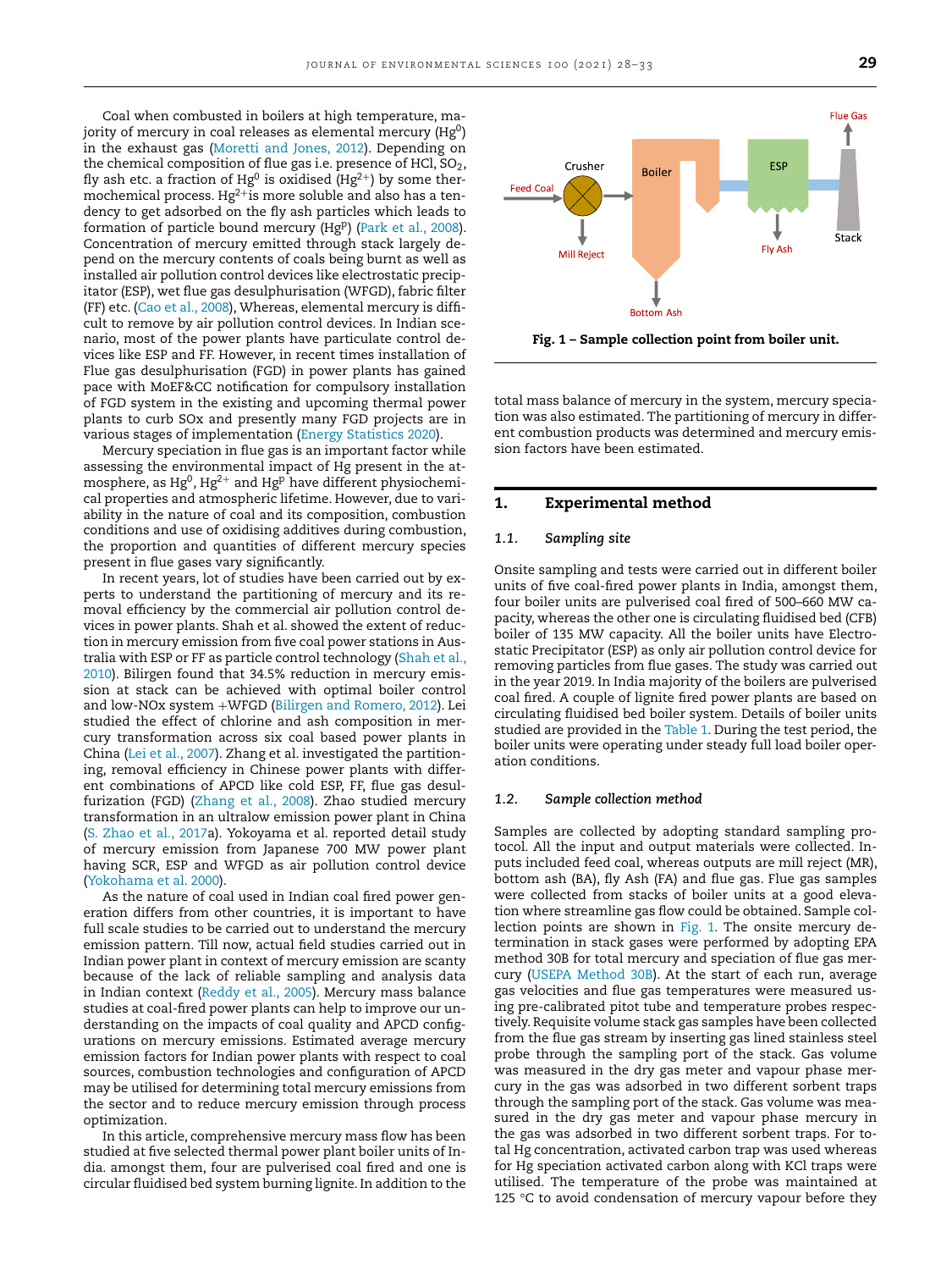<span id="page-2-0"></span>

| Table 1 – Description of boiler. |               |                          |                              |                |                |  |  |  |
|----------------------------------|---------------|--------------------------|------------------------------|----------------|----------------|--|--|--|
| Boiler unit                      | Capacity (MW) | Boiler type              | Air pollution control device | Coal type      | Location       |  |  |  |
| <b>Boiler A</b>                  | 500 MW        | Sub-Critical PC-Boiler   | Electrostatic Precipitator   | Sub-Bituminous | West Bengal    |  |  |  |
| Boiler B                         | 500 MW        | Sub-Critical PC-Boiler   | Electrostatic Precipitator   | Sub-Bituminous | West Bengal    |  |  |  |
| Boiler C                         | 660 MW        | Super-Critical PC-Boiler | Electrostatic Precipitator   | Sub-Bituminous | Madhya Pradesh |  |  |  |
| Boiler D                         | 660 MW        | Super-Critical PC-Boiler | Electrostatic Precipitator   | Sub-Bituminous | Madhya Pradesh |  |  |  |
| Boiler E                         | 135 MW        | CFB boiler               | Electrostatic Precipitator   | Lignite        | Rajasthan      |  |  |  |

PC-Boiler: Pulverised coal; CFB: Circulating Fluidised Bed.

# **Table 2 – Feed coal properties.**

| Unit | Ash% | Moisture<br>% | Volatile<br>Matter% | Gross calorific<br>Value Kcal/Kg | $C\%$ | H%   | $N\%$ | $S\%$ | Chlorine (mg/Kg) | Mercury<br>mg/Kg  |
|------|------|---------------|---------------------|----------------------------------|-------|------|-------|-------|------------------|-------------------|
| A    | 37.8 | 6.1           | 15.9                | 4201                             | 45.48 | 3.92 | 1.57  | 0.36  | 1300             | $0.172 + 0.004$   |
| B    | 42.2 | 3.3           | 22.3                | 4175                             | 45.19 | 1.25 | 3.37  | 0.35  | 500              | $0.128 \pm 0.005$ |
| C    | 39.7 | 9.6           | 21.9                | 4057                             | 39.33 | 3.77 | 2.03  | 0.40  | 500              | $0.270 + 0.010$   |
| D    | 35.2 | 9.8           | 21.7                | 3629                             | 43.90 | 4.02 | 1.21  | 0.41  | 1300             | $0.243 + 0.005$   |
| E.   | 18.9 | 36.1          | 38.3                | 2937                             | 32.88 | 0.57 | 6.96  | 0.18  | 500              | $0.163 + 0.006$   |
|      |      |               |                     |                                  |       |      |       |       |                  |                   |

# **Table 3 – Partitioning of mercury in solid samples.**

| Mercury contents of solid samples (mg/Kg) |                                    |                                      |                                    |                                      |  |  |
|-------------------------------------------|------------------------------------|--------------------------------------|------------------------------------|--------------------------------------|--|--|
| Unit                                      | Feed coal                          | Fly ash                              | Bottom ash                         | Mill reject                          |  |  |
| A                                         | $0.172 \pm 0.004$                  | $0.106 \pm 0.008$                    | $0.014 + 0.003$                    | $0.261 \pm 0.017$                    |  |  |
| B<br>C                                    | $0.128 + 0.005$<br>$0.270 + 0.010$ | $0.064 + 0.001$<br>$0.065 + 0.001$   | $0.008 + 0.004$<br>$0.034 + 0.002$ | $0.640 + 0.006$<br>$0.031 + 0.001$   |  |  |
| D<br>E                                    | $0.243 + 0.005$<br>0.163 0.006     | $0.085 \pm 0.003$<br>$0.492 + 0.011$ | $0.032 + 0.001$<br>$0.012 + 0.002$ | $3.535 + 0.056$<br>$\qquad \qquad -$ |  |  |

are captured in the sorbent traps. The average value of mercury concentration of triplicate runs was considered for calculation. The following solid samples were collected simultaneously during each run of stack gas sampling -crushed coal from mill feeder, mill reject from bawl mills, bottom ash from boiler ash discharge point, fly ash from ESP hoppers.

### *1.3. Analysis method*

The solid samples were properly crushed, pulverised, thoroughly homogenised and preserved in polythene bottles. Mercury concentrations of all the samples had been determined with the instruments Tri-cell DMA-80 (EPA [Method](#page-5-0) 7473, Milestone, Italy) or RA915M with PYRO 915+analyser (Lumex, Russia). Determination of mercury combines the techniques of thermal decomposition, catalytic conversion, amalgamation, and atomic absorption spectrophotometry (ASTM D6722–01).

# **2. Results and discussion**

## *2.1. Feed coal properties*

The proximate analysis, Chlorine, Sulphur and mercury contents of collected coal samples were analysed and shown in the Table 2.

Coal samples: The analysis shows that the ash contents of coal samples vary between 35.2%–42.2%; moisture contents lie in the range of 6.0%–9.8%. The heat values of the coal samples are moderate to low and the gross calorific values of feed coal samples is in the range of 3600–4200 Kcal/Kg.

Lignite samples: The characteristics of the lignite samples are presented under Unit E in Table 2. Due to low rank, the air dried moisture is found to be high. The sample is having moderate ash content and heat values.

The total sulphur contents of the studied coal and lignite samples are in the range of 0.18–0.41%. Total chlorine content varied between 500 and 1300 mg/Kg. The mercury content of feed coal and lignite samples varies from 0.163–0.270 mg/kg. The values are comparable with average mercury concentration of Indian coals [\(UNEP](#page-5-0) 2014).

#### *2.2. Partitioning of mercury in combustion products*

During combustion, traces of mercury present in coal or lignite completely volatilises at high temperature as elemental mercury, due to its low boiling point. Under boiler ambient conditions, mercury vapours undergo thermo-chemical transformations. A part of the mercury may get oxidized under the influence of excess oxygen, halides and sulphur oxides present in flue gases. Catalytic role of particulates in oxidizing mercury in the vapour phase have also been reported.In the colder region of boiler, mercury may re-condense and get adsorbed on fine ash particles and consequently captured by ESP. Due to milling and combustion at high temperature, feed coal mer-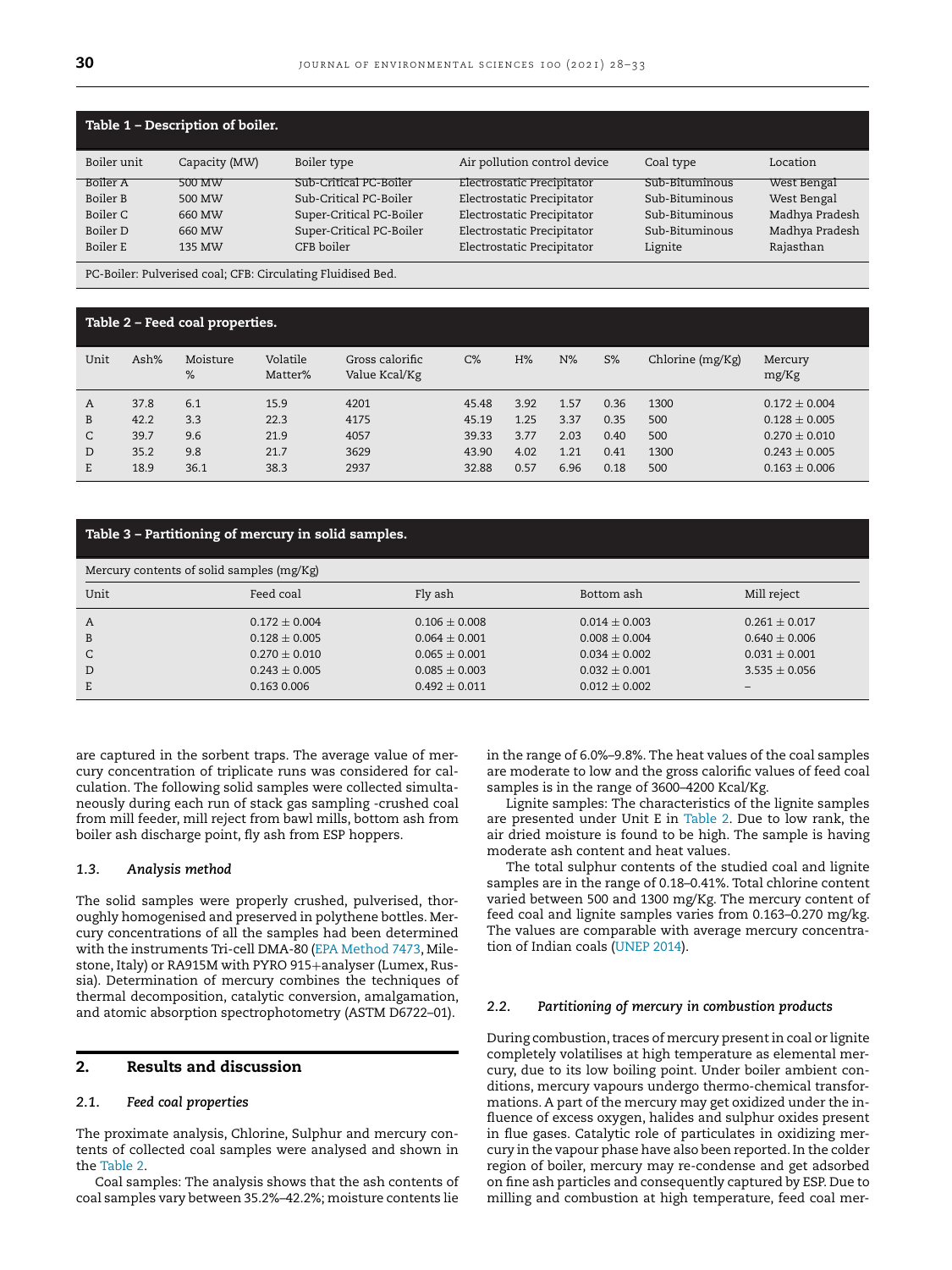<span id="page-3-0"></span>

| Table 4 – Mercury concentrations and speciation in flue gas. |                                         |              |               |  |  |  |
|--------------------------------------------------------------|-----------------------------------------|--------------|---------------|--|--|--|
| Unit                                                         | Flue gas Hg ( $\mu$ g/Nm <sup>3</sup> ) | Oxidised Hg% | Elemental Hg% |  |  |  |
| A                                                            | $18.5 \pm 1.4$                          | 49           | 51            |  |  |  |
| B                                                            | $9.8 \pm 0.35$                          | 45           | 55            |  |  |  |
| C                                                            | $29.4 \pm 0.5$                          | 38           | 62            |  |  |  |
| D                                                            | $20.8 \pm 1.8$                          | 42           | 58            |  |  |  |
| E                                                            | $9.2 \pm 0.37$                          | 51           | 49            |  |  |  |

| Table 5 - Mercury emission factors. |            |                     |              |                               |              |                             |  |
|-------------------------------------|------------|---------------------|--------------|-------------------------------|--------------|-----------------------------|--|
| Unit                                | G (ton/hr) | $Q$ (LHV) $(kJ/kg)$ | $V(Nm^3/hr)$ | C ( $\mu$ g/Nm <sup>3</sup> ) | MEF1 (mg/GJ) | MEF2 (mg Hg/ton<br>of coal) |  |
| A                                   | 218        | 16,544.86           | 1,617,962    | 18.5                          | 8.2          | 137.7                       |  |
| B                                   | 191        | 17,094.49           | 2,114,951    | 9.8                           | 6.3          | 108.9                       |  |
| C                                   | 209        | 15,890.18           | 1,775,503    | 29.4                          | 15.7         | 249.7                       |  |
| D                                   | 197        | 14,041.03           | 2,051,975    | 20.8                          | 15.4         | 217.2                       |  |
| E                                   | 68.5       | 11,265.02           | 405,859      | 9.2                           | 4.8          | 54.4                        |  |

cury is partitioned in different products like fly ash, bottom ash, mill rejects, and flue gas.

Mercury content in feed coal varies largely was found in the range of 0.163 mg/Kg to 0.270 mg/Kg. Mercury concentrations of solid residues of power plants are presented in [Table](#page-2-0) 3. Mercury contents of fly ash for pulverised coal fired boilers (A-D) found to be in the range of 0.064–0.106 mg/Kg. In the lignite fired circulating fluidised bed boiler (E), significant enrichment of mercury content in fly ash has been noticed. In all the boilers, mercury contents of bottom ash samples have been found to be much lower as compared to fly ash mercury values.

## *2.3. Relative enrichment factor (REF)*

The relative enrichment factors (REF) were calculated to understand the partitioning of mercury after coal combustion process. The REF relates the mercury concentrations in the fly ash and the bottom ash to the concentration of mercury in the feed coal (Meij et al., [2002\)](#page-5-0). Relative enrichment factor for mercury in fly ash and bottom ash were calculated as Eq. (1).

$$
REF = \frac{C_i \cdot C_{ash}}{C_{coal}} \tag{1}
$$

where, REF is relative enrichment factor; C<sub>i</sub> is the Hg concentration in fly ash or bottom ash, *C*ash is the ash yield of coal, *C*coal is the Hg concentration in coal.

The REF for Hg in fly ash and bottom ash are low  $(<$  0.23) for pulverised coal fired boilers which indicates volatile nature of mercury [\(Bhanagare](#page-5-0) et al., 2011). However, for circulating fluidised bed boiler, REF for fly ash is quite high (REF  $= 0.57$ ) which indicates higher enrichment of Hg in fly ash in CFB boiler. The high mercury enrichment in fly ash for circulating fluidised bed boiler may be attributed to higher retention time of ash particles inside the boiler, lower boiler temperature and high [unburnt](#page-5-0) carbon in the fly ash (Lei et al., [2007;](#page-5-0) Zhang et al., 2016; [Zheng](#page-5-0) et al., 2017). The Loss on ignition of fly ash of circulating fluidised bed boiler was found to be 7.93%, whereas for pulverised coal fired boilers, the values range from 0.37– 0.75%.

# *2.4. Mercury in flue gas and speciation*

Mercury being very volatile, it vaporises during combustion. Some mercury condenses on the fly ash and gets separated by ESP, and the rest emitted to the air. Table 4 shows the flue gas mercury concentrations and per cent elemental and oxidized mercury species present in flue gases. The total mercury concentration per unit volume in the flue gas samples studied have been found to lie in the range of 9–29  $\mu$ g/Nm<sup>3</sup> (Table 4). The values are within the threshold limit of mercury emission norm of 30  $\mu$ g/Nm<sup>3</sup> for Indian thermal power plants. It is observed that with increasing mercury contents of fuels, flue gas mercury concentration has also increased. However, other factors like boiler design, operational parameters, temperature profile inside the boiler and flue gas line, dust load in the flue gas stream, ESP efficiency etc. influence the flue gas mercury concentration. Low mercury emission level has been observed in circulating fluidised bed boiler flue gas (Table 4).

The speciation of elemental and oxidised mercury was measured with help of special sorbent traps having KCl and activated carbon as adsorbents. It is observed that oxidised mercury varies from 38% to 51% of total mercury emitted. Oxidised mercury concentration highly depends on interaction of elemental mercury in flue gas with different species like  $Cl<sub>2</sub>$ , HCl, O<sub>2</sub>, NOx, etc. present in flue gas [\(Wang](#page-5-0) et al., 2009). Oxidised mercury being more water soluble and reactive compared to elemental mercury can be easily removed by wet gas desulphurisation, whereas elemental mercury is inert in nature and is difficult to remove by air pollution control devices.

### *2.5. Mercury mass balance*

The mercury mass balance has been worked out using the results of above analysis for the selected five boiler units. It indicates the distribution of the mercury within the system which allows us to understand the major mercury release pathways for better mercury management. For material balance exercise, material flow and other necessary data like coal feed rates, production of fly ash, bottom ash, mill rejects, plant load factor, ambient temperature and pressure, flue gas composition, stack dimension etc. have been collected from plant op-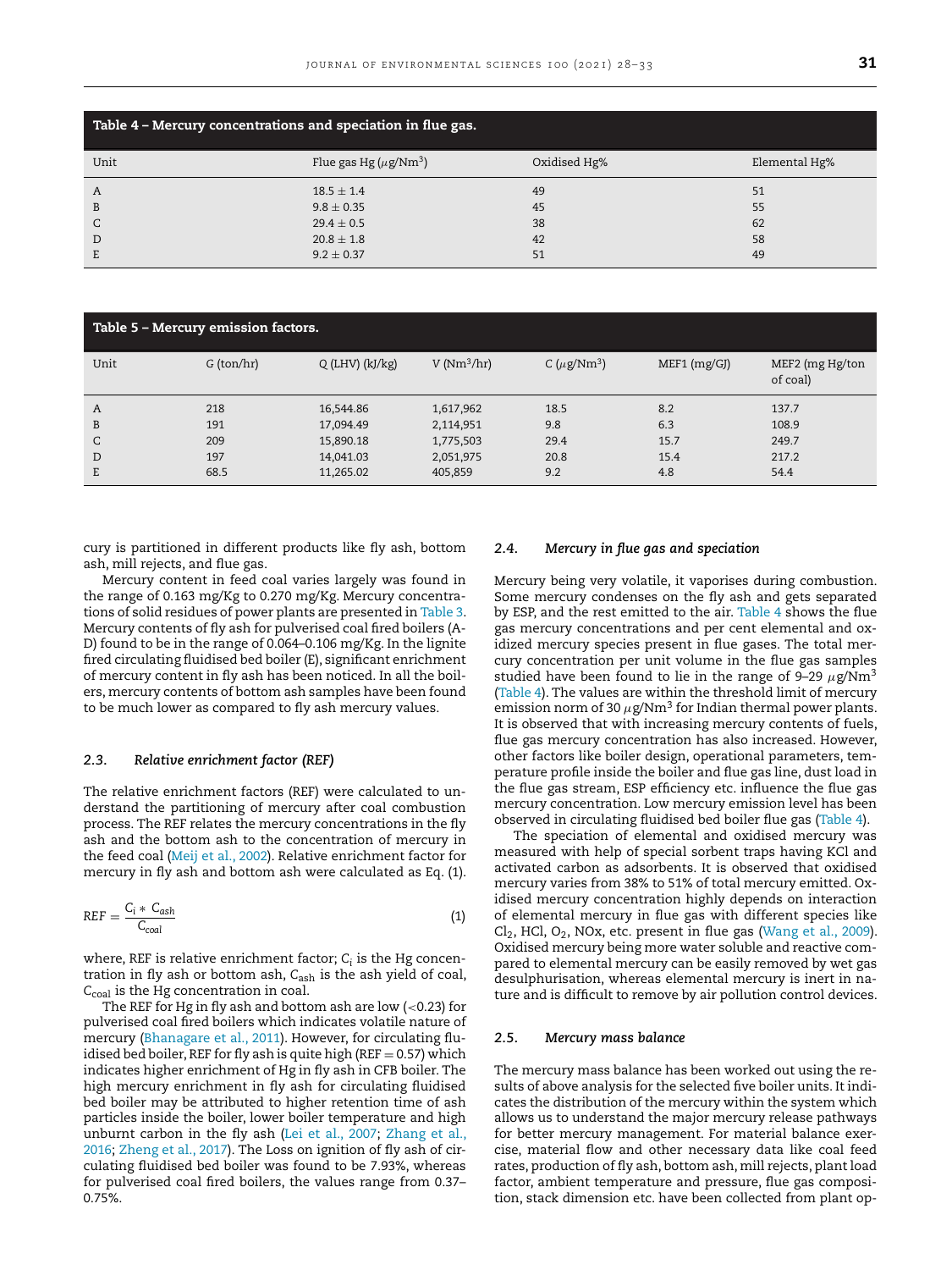

erators. To perform mercury mass balance calculation, it is assumed feed coal mercury is the only mercury input source and the feed mercury is partitioned in different outputs like fly ash, bottom ash, mill rejects and flue gas. It is also assumed that for pulverised coal fired boilers 80% of total ash is fly ash, 20% is bottom ash, whereas for circulating fluidised bed boiler 75% of total ash generated is fly ash and 25% is bed ash. In case of CFBC boiler, lime is added for  $SO_2$  control. Lime contributes small mercury input into the system. Mercury content of lime is found to be 0.096  $\pm$  0.003 mg/Kg and the value has been taken into account for overall mercury mass balance.

The partitioning of mercury in the products is presented in Fig. 2. The Table shows that major portion of feed mercury is emitted through stack. For the pulverised coal fired boilers (A-D) about 80–90% of total mercury, released to the atmosphere and rest portion remained associated with fly ash. Mercury concentration in fly ash was higher than that in bottom ash. Bottom ash and mill reject contained only a very small fraction of feed coal mercury. The proportion of feed coal mercury distributed in the combustion products and mill rejects is depicted graphically in Fig. 2.

In case of Circulating Fluidised Bed boiler, mercury distribution pattern in the products have been found to be quite different. It is observed that major portion of mercury is associated with fly ash (64.8%). As previously discussed, in CFBC boiler due to high retention time of the ash particle in the boiler, high unburnt carbon and low boiler temperature, majority of the mercury gets associated with the fly ash and captured by the ESP. Only a small portion are emitted through flue gas (32.4%). Bed ash contained an insignificant percentage of input mercury (0.5%).

#### *2.6. Mercury emission factor (MEF)*

Mercury emission factor (MEF1), a relationship between mercury emission into the atmosphere and heat value of the consumed coal in thermal power stations, has been derived for all the studied plants using following equations.

$$
MEF1 = \frac{m}{G \times Q}
$$

$$
m = V \times C
$$

where, MEF1 is mercury emission from flue gas per unit of Lower heating value (LHV) of coal, mg/GJ; *m* (mg/hr) is emission of mercury from flue gas; *G* (ton/hr) is coal consumption; *Q* (kJ/kg) is Lower heating value (LHV) of feed coal; *V* (Nm3/hr) is flow rate of flue gas;  $C \left( \frac{ug}{Nm^3} \right)$  is concentration of mercury in flue gas.

The estimated MEF for five power plants are shown in [Table](#page-3-0) 5. The MEF1 varied in the range of 4.8–15.7 mg/GJ. MEF1 values indicate that for boiler units' B and E, MEF1 values are much lower than the other units. This is corroborated by the findings that flue gas mercury concentrations are also lower [\(Table](#page-3-0) 4) as compared to other three boiler units. The MEF values for nine power plants in US varied in the 0.82–9.46 mg/GJ whereas for Chinese power plants it varied between 0.68–4.70 mg/GJ. The derived MEF1 for the plants under the present study are in the higher side compared to the US and Chinese coal power plants (US [Department](#page-5-0) of energy, 1996; Gao et al., [2014;](#page-5-0) [Wang](#page-5-0) et al., 2017; [S.Zhao](#page-5-0) et al., 2017b; Wu et al., 2010). [Similarly,](#page-5-0) Mercury emission factor (MEF2) in terms of the amount of mercury released in the atmosphere per tonne of coal combusted were also estimated. The estimated MEF2 values as shown in [Table](#page-3-0) 5, ranges between 54 and 249 mg Hg/ tonne of coal. The estimated MEF2 are slightly higher than reported for Chinese power plant [\(Wang](#page-5-0) et al. 2010). The MEFs depend on various factors like mercury content in the feed coal, coal rank, efficiencies of air pollution control devices installed. Higher MEFs obtained for these plants may be attributed to the fact that the plants have only ESP as pollution control device; whereas coal fired power plants in China and US have additional air pollution control devices like FF, FGD, and SCR etc.

# **3. Conclusions**

Comprehensive mercury mass balance studies have been performed for five selected Indian coal and lignite fired power plants. Mercury contents of feed coals, mercury emissions concentrations, partitioning of mercury in various combustion products, mercury speciation in flue gas and mercury emission factors have been derived. Relative enrichment factor for fly ash and bottom ash were also estimated. The mercury contents of feed coal and lignite samples varied within 0.163–0.270 mg/Kg. The REF values show that there is significant enrichment of mercury in fly ash, particularly for circular fluidized bed boiler. The mercury concentration of flue gases varied in the range of 9-29  $\mu$ g/Nm<sup>3</sup>. It may be noted that mercury concentrations of flue gas are always below the threshold limit of 30  $\mu$ g/Nm<sup>3</sup> prescribed for Indian coal based power plants. The speciation results indicate that 50–60% emitted mercury are in elemental form. The mercury emission factor for the tested plants varied in the range of 4.8–15.7 mg/GJ. The